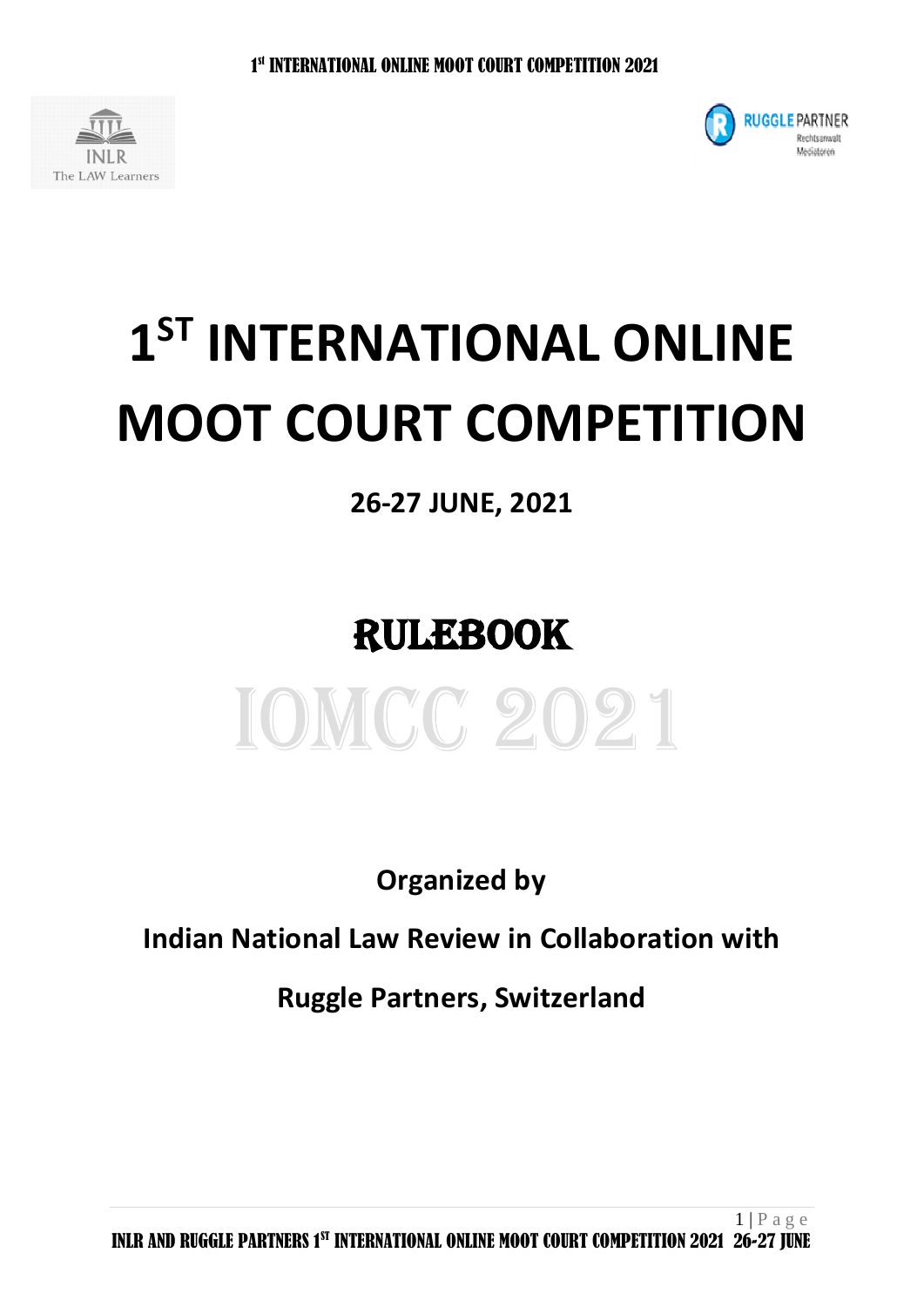



## RULE BOOK

#### **1. WRITTEN SUBMISSION**

- Each team shall prepare both sides of the Memorial i.e. Petitioner as well as Respondent.
- The Memorial must strictly adhere to the below mentioned Guidelines.
- The Softcopies of the Memorial has to be mandatorily submitted by  $20<sup>th</sup>$  June, 2021 11:59 P.M. at **[inlr@thelawlearners.com](mailto:inlr@thelawlearners.com)** with the Subject – **'Submission of Memorial by 'TEAM CODE' for IOMCC 2021'.** No further extension shall be provided, for any reason whatsoever.
- The Written Submission shall nowhere mention any particulars of the team, except the Team Code. There must be no mention of Name, Contact number, Email id, University name etc.

#### **2. FORMAT OF MEMORIAL**

- The Memorials shall consist of only the following sections:
	- 1. Cover Page [mentioning the Team Code on the top right corner]
	- 2. Table of Contents
	- 3. List of Abbreviations
	- 4. Index of Authorities
	- 5. Statement of Jurisdiction
	- 6. Statement of Facts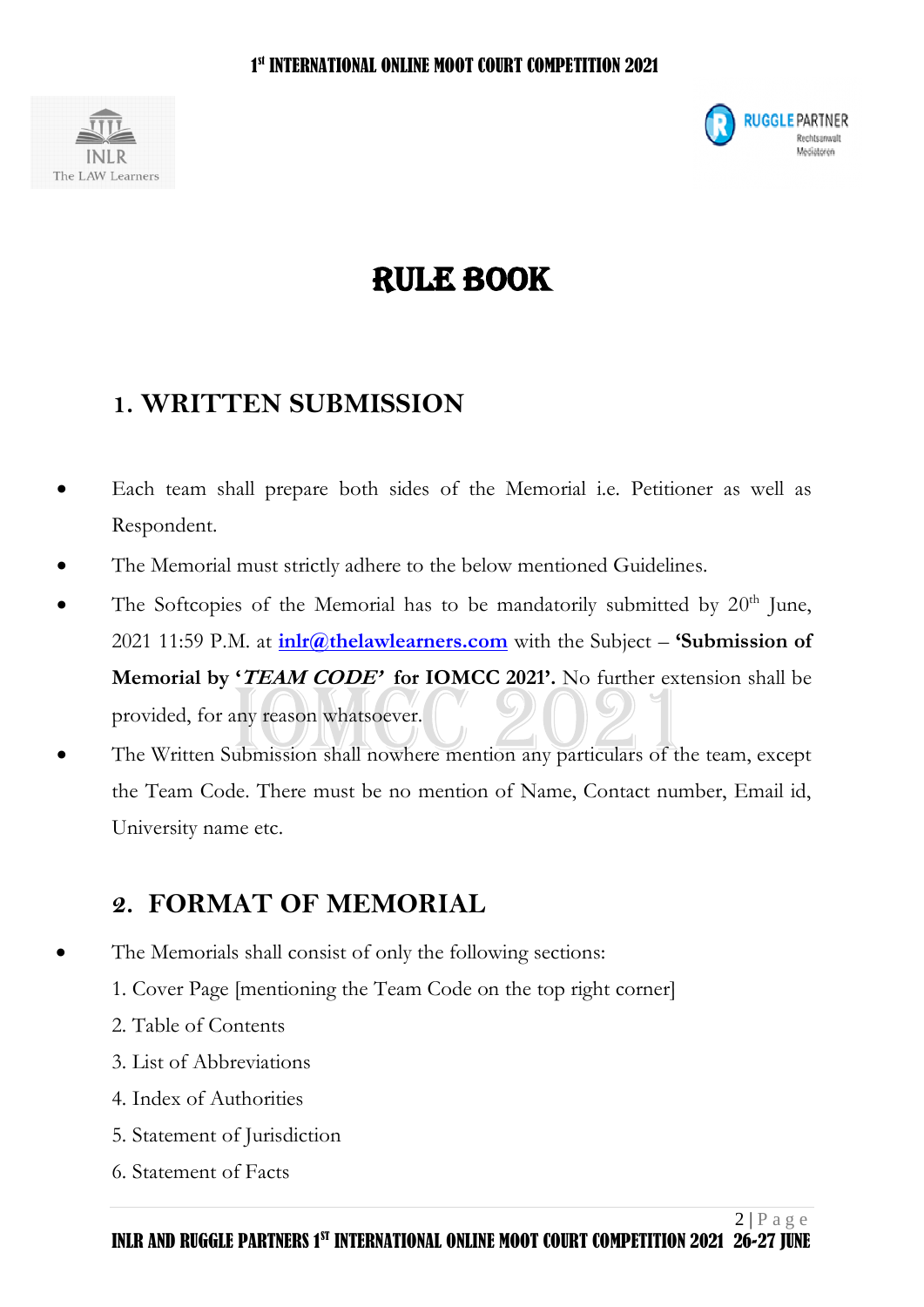#### $\sim$  1 st INTERNATIONAL ONLINE MOOT COURT COMPETITION 2021





- 7. Issues Raised
- 8. Summary of Arguments (not exceeding 2 pages)
- 9. Arguments Advanced (not exceeding 18 pages)
- 10. Prayer (not exceeding 1 page)
	- Any citation style may be followed, however it must be uniform throughout.
	- The Formatting Particulars of the Memorial is as follows :-
		- 1. Font Type Times New Roman
		- 2. Font Size 12
		- 3. Font Colour Black
		- 4. Line Spacing 1.5
		- 5. Margins 1 inch
		- 6. Footnotes Times New Roman, 10 and Single Line Spacing

### **3. EVALUATION CRITERIA – MEMORIAL [100]**

| <b>CRITERIA</b>                            | <b>MARKS</b> |
|--------------------------------------------|--------------|
| Appreciation and Application of Law to the | 30 Marks     |
| Factual scenario                           |              |
| <b>Extensive Research</b>                  | 30 Marks     |
| Relevancy and Analysis                     | 20 Marks     |
| Flow and Clarity                           | 10 Marks     |
| Grammar, Language and Formatting           | 10 Marks     |

#### **4. EVALUATION CRITERIA – SPEAKERS [100]**

 $3 | P \text{ a } g \text{ e}$ INLR AND RUGGLE PARTNERS 1<sup>st</sup> INTERNATIONAL ONLINE MOOT COURT COMPETITION 2021 26-27 JUNE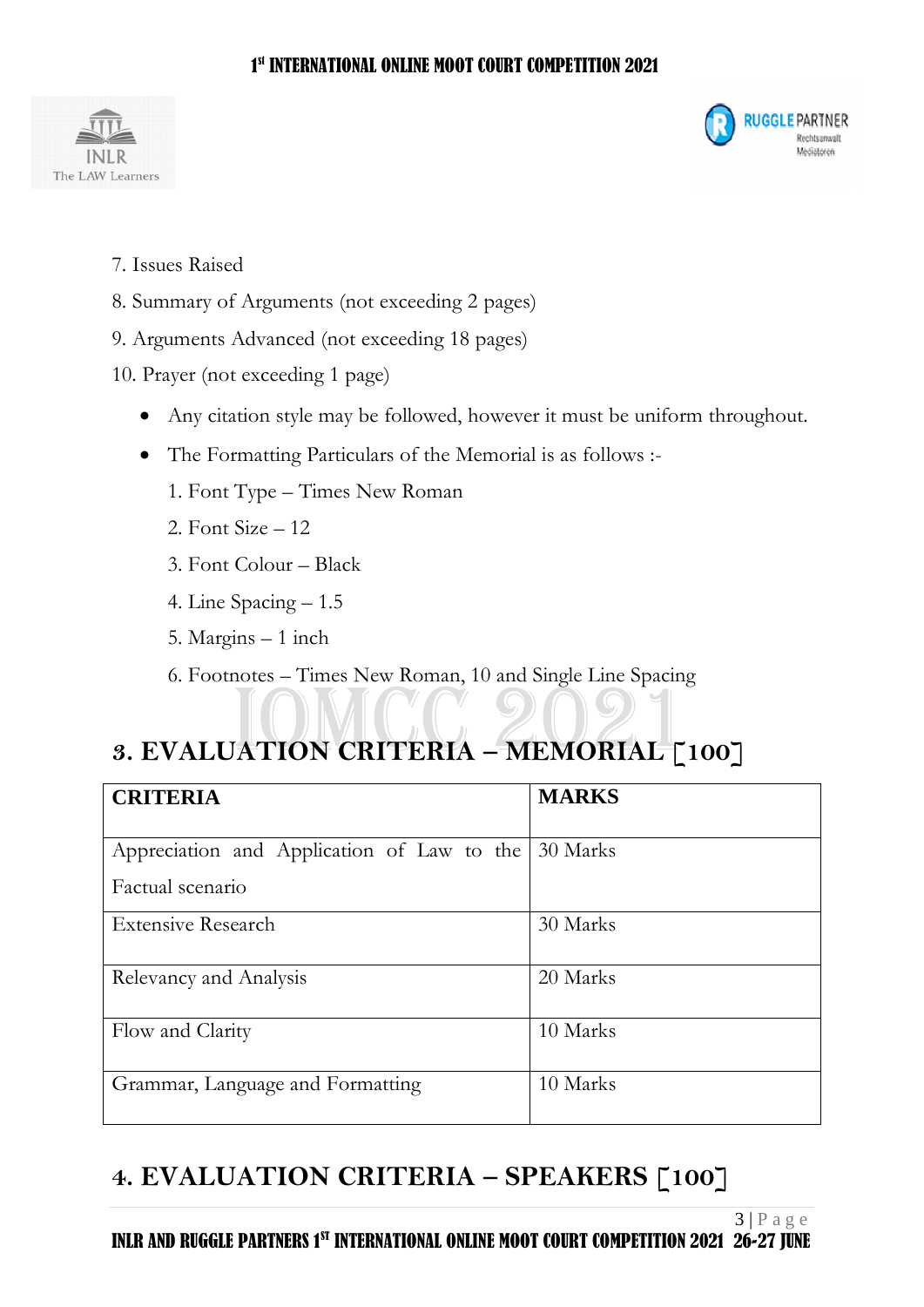



| <b>CRITERIA</b>                                 | <b>MARKS</b> |
|-------------------------------------------------|--------------|
| Appreciation and Application of Law to the      | 20 Marks     |
| Factual scenario                                |              |
| Application of Legal Principles and Authorities | 25 Marks     |
| Relevancy and Analysis                          | 15 Marks     |
| Time Management                                 | 10 Marks     |
| <b>Advocacy Skills and Courtesy</b>             | 10 Marks     |
| Response to Questions                           | 20 Marks     |

#### **MARKING SCHEME**

50 % Marks are allocated to Memorials and 50 % to the Oral Presentations.

#### **5. PENALTY**

| <b>PENALTY</b>                         | <b>MARKS DEDUCTION</b>       |
|----------------------------------------|------------------------------|
| <b>Late Submission</b>                 | 4 Marks [Upto 12 Hours late] |
| <b>Non Uniformity in Citation</b>      | 0.25 Marks per Citation      |
| <b>Exceeding prescribed page limit</b> | 1.5 Mark per page            |
| <b>Plagiarism</b>                      | <b>Upto 10 Marks</b>         |

#### **6. ROUNDS**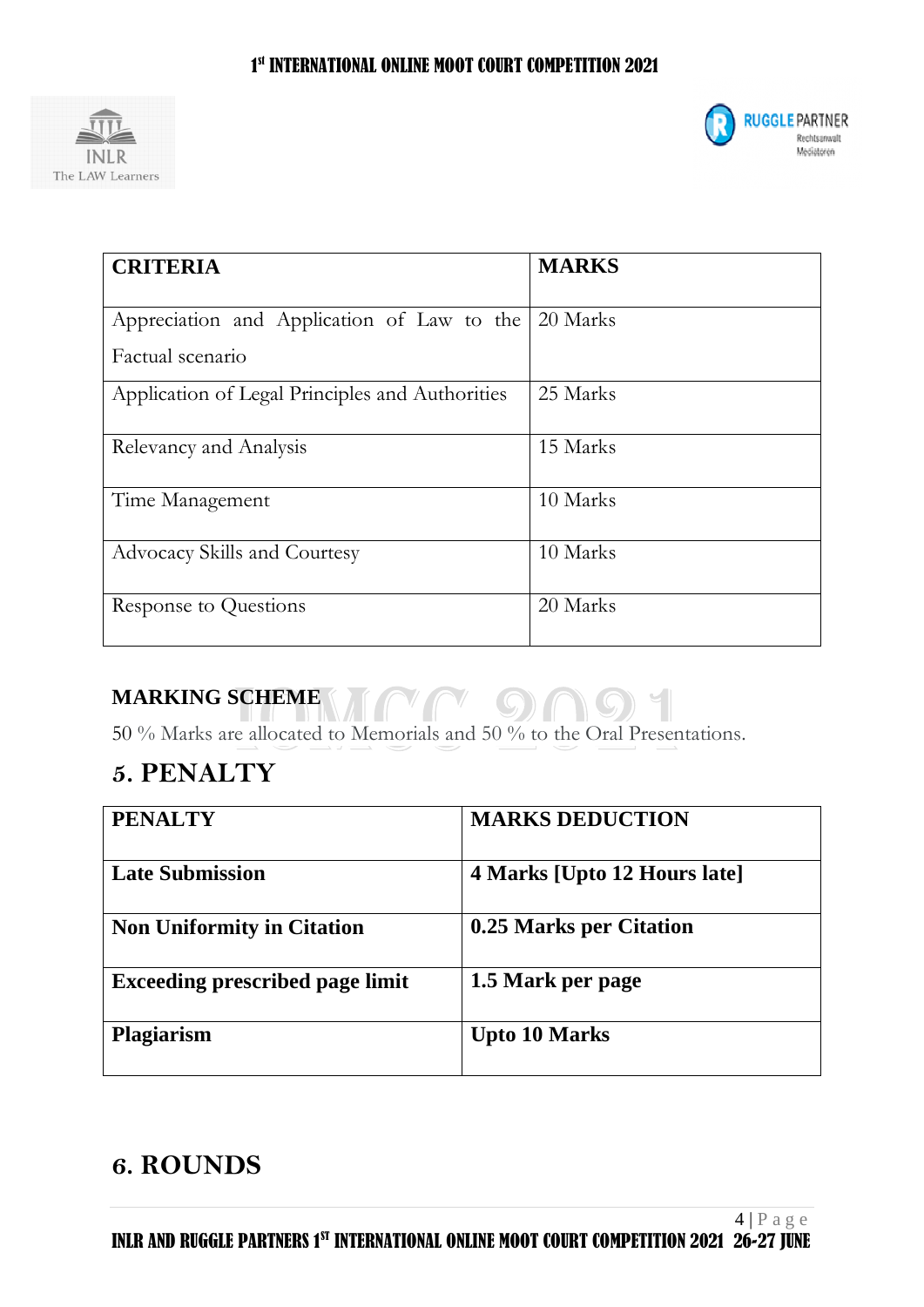



1. There shall be 1 Preliminary Round on  $26<sup>th</sup>$  June, 2021 i.e. Saturday via Pre Recorded Video Formats. The Participants would have to Upload their pre recorded video on the previous day of their scheduled rounds. Thereafter the judges may pose questions, through written format.

2. Both the sides shall be allowed a maximum of 12 Minutes to present their Arguments.

3. At the end of Preliminary Round 1, the Top 16 Teams move to the Quarter Finals.

4. The draw of lots of the Quarter Finals shall take place on  $26<sup>th</sup>$  June, 2021. The Quarter Finals round shall take place on  $27<sup>th</sup>$  June i.e. Sunday.

5. The Top 4 Teams of the Quarter Finals Round shall move in the Semi Finals. The Semi Finals shall take place on  $27<sup>th</sup>$  June,  $2021$  i.e. Sunday post conduction of the draw of lots.

6. The Finals shall be held between the Top 2 Teams of the Semi Finals, post draw of lots, via Live Video Conferencing Session. Each team shall be allowed 15 Minutes to present their case, followed by a 5 Minute Rebuttal Round.

7. In case of a tie breaker, the Marks scored on the Memorial shall be accessed.

8. The team with the higher score in the Finals shall be declared as the Winner of the Competition.

#### **7. RESEARCHER TEST**